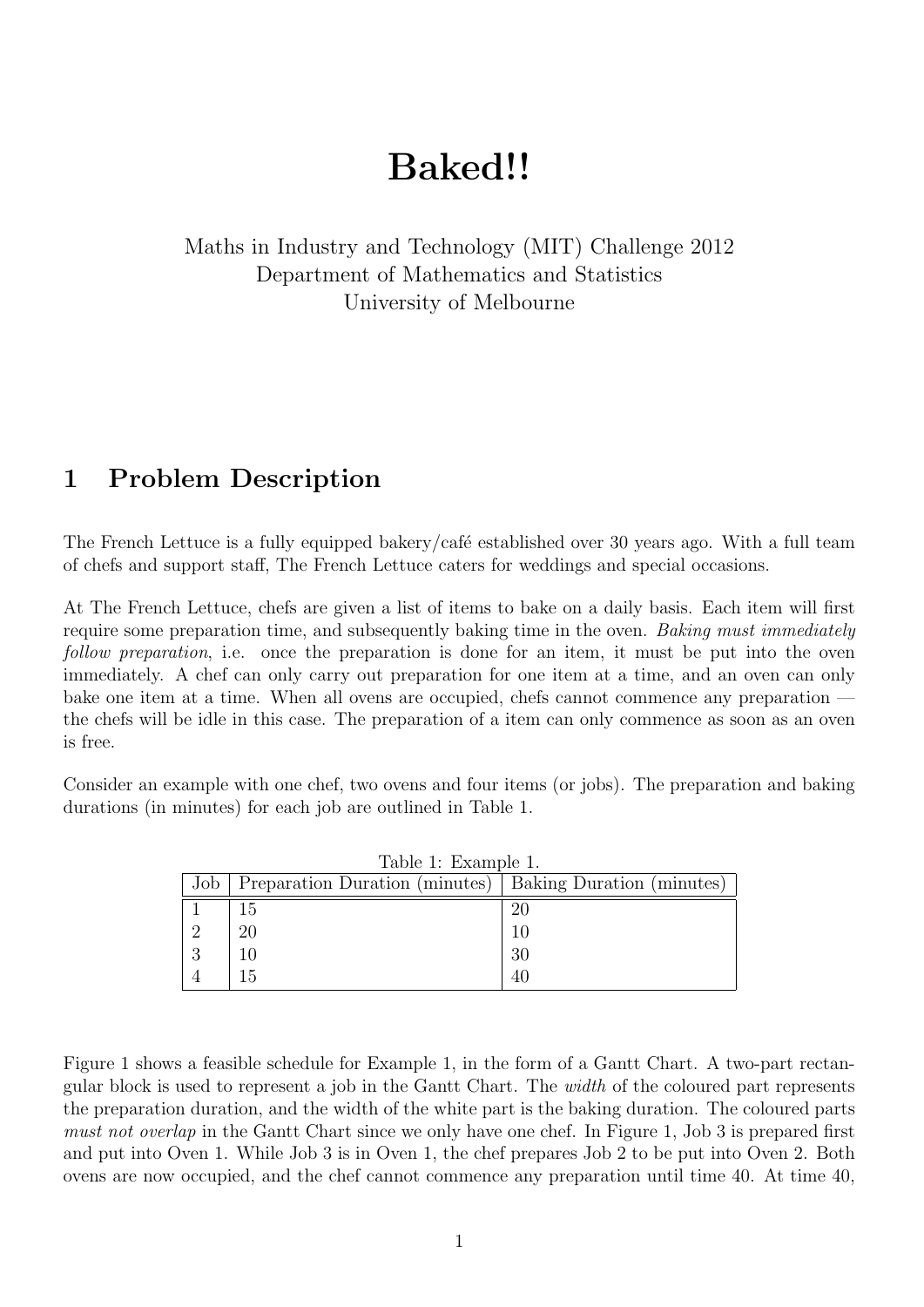

Figure 1: A schedule with makespan of 110 minutes for Example 1.



Figure 2: A schedule with makespan of 90 minutes for Example 1.

the chef prepares Job 1 and bakes it in Oven 1; and at time 55, Job 4 is prepared and baked in Oven 2. For this job sequence, the time to complete all jobs — the *schedule makespan* — is 110 minutes.

We could in fact complete all jobs in shorter amount of time by considering a different job sequence. Figure 2 shows a schedule with makespan of 90 minutes, where Job 4 is prepared first and baked in Oven 1, followed by Jobs 1 and 3 (Oven 2) and finally Job 2 (Oven 1).

## **2 The Challenge**

For this challenge, we will be considering the scenario where we have *one chef* and *two ovens*. You will be given data sets on the preparation and baking durations. The aim is to develop schedules with the *smallest possible makespan*.

You will be competing this challenge in a five-round tournament, as described below.

- Round 1: You will compete this round with the data shown in Table 2. Teams ranked in the top 20 will qualify for ranking process in the next round.
- Round 2: You will compete this round with the data shown in Table 3. Teams ranked in the top 15 will qualify for ranking process in the next round.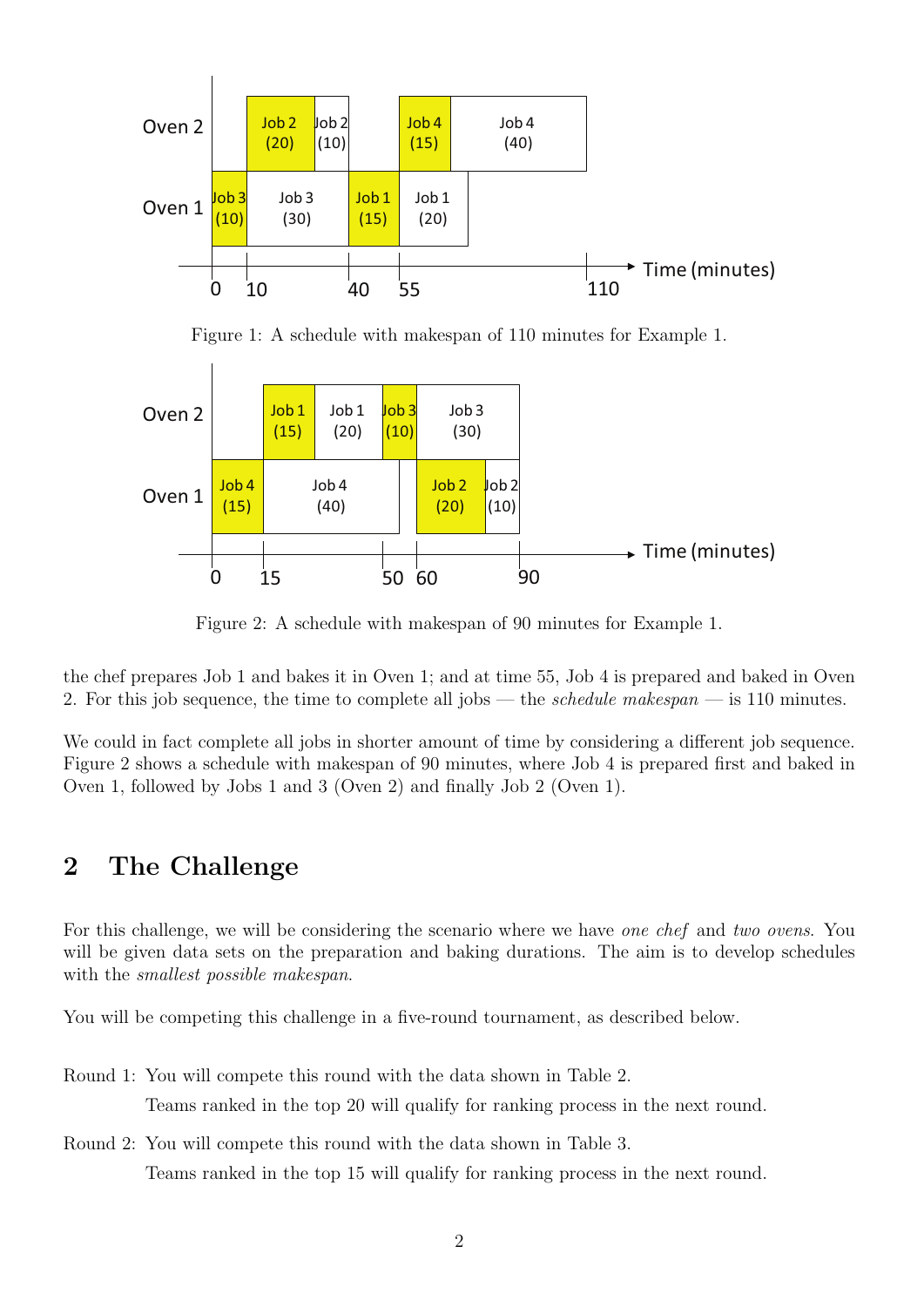- Round 3: You will compete this round with the data shown in Table 4. Teams ranked in the top 10 will qualify for ranking process in the next round.
- Round 4: You will compete this round with the data shown in Table 5. Teams ranked in the top 5 will qualify for ranking process in the next round.
- Round 5: You will compete this round by giving a team presentation. The final rankings (1st, 2nd, 3rd and 4th place) will be determined in this round.

Rankings in Rounds 1-4 will primarily be based on *schedule makespan*. Reasonings/methodologies developed by your team will be considered as a secondary measure. You may also wish to submit any of your working materials including Excel spreadsheets, tables and diagrams.

You may only submit one solution to each round of the challenge. Solutions to Rounds 1-4 are to be submitted (all at once) at the end of the challenge. Your solution **must** be in the form of a *Gantt Chart*, and **must** be sketched on the *answer sheet* (graph paper) provided. Each Gantt Chart **must** contain the following information:

- *•* **Name of data set**: The name of the data set, e.g. Round 1 data, must be indicated on the Gantt Chart.
- **Job labels**: Label every job in the Gantt Chart by its job number, preparation duration and baking duration.
- *•* **Coloured preparation parts**: The preparation part of each job must be coloured.
- *•* **Vertical axis labels**: The vertical axis (ovens), must be labelled with Oven 1 and Oven 2.
- *•* **Horizontal axis labels**: The horizontal axis (time in minutes), must be labelled with start times of every job and the schedule makespan.

Figures 1 and 2 are good examples of what is required in a Gantt Chart.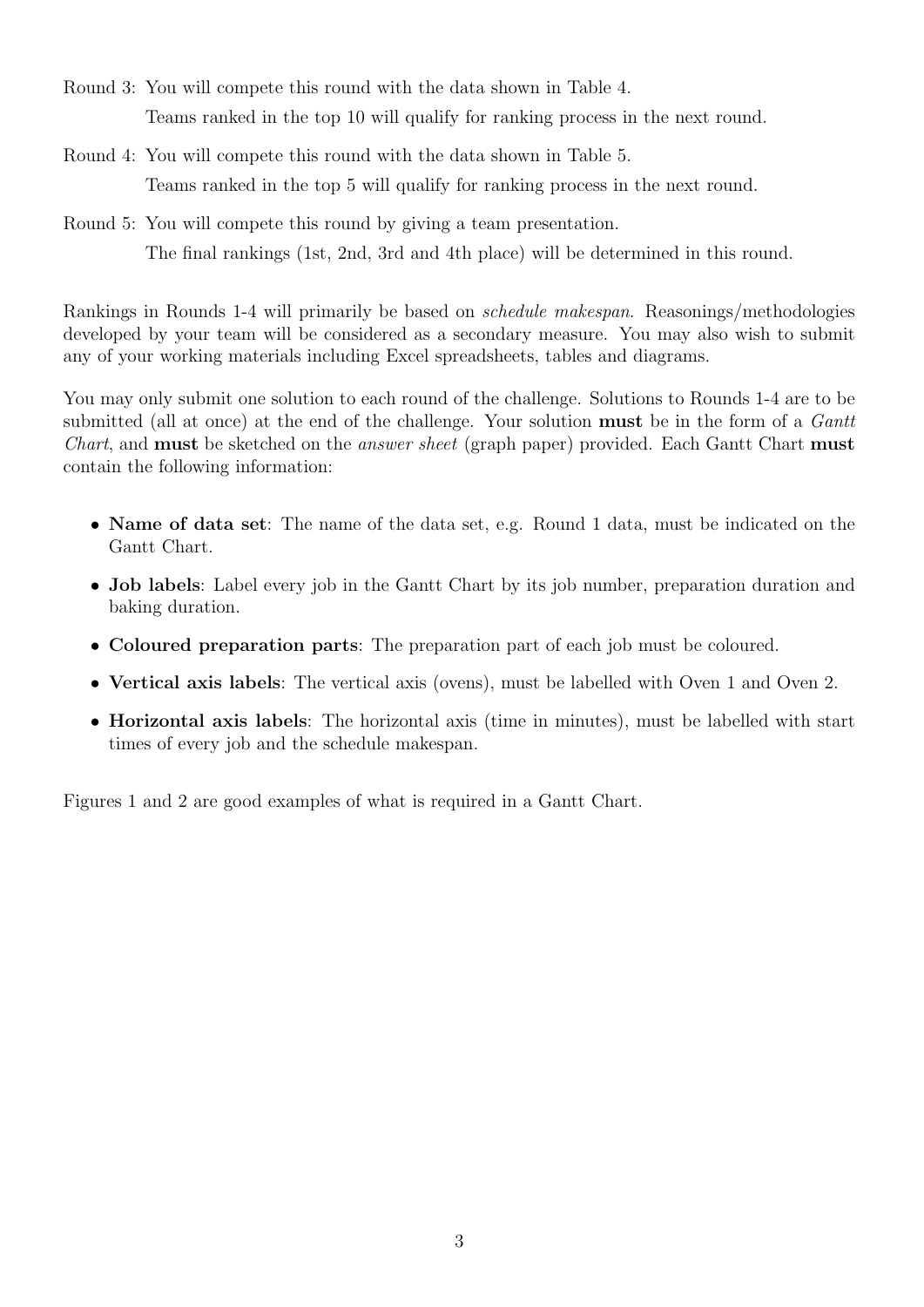| Job              | $1000$ $\mu$ . Round $1$ Gava.<br>Preparation Duration (minutes) | Baking Duration (minutes) |
|------------------|------------------------------------------------------------------|---------------------------|
| $\mathbf{1}$     | 10                                                               | $\mathbf{1}$              |
| $\sqrt{2}$       | $\boldsymbol{9}$                                                 | $\overline{2}$            |
| $\overline{3}$   | 6                                                                | $\overline{5}$            |
| $\overline{4}$   | 8                                                                | 3                         |
| $\overline{5}$   | 6                                                                | $\overline{5}$            |
| $\overline{6}$   | $\overline{7}$                                                   | $\overline{4}$            |
| $\overline{7}$   | 7                                                                | $\overline{4}$            |
| 8                | 8                                                                | 3                         |
| $\boldsymbol{9}$ | $\overline{2}$                                                   | 9                         |
| 10               | $\overline{2}$                                                   | 9                         |
| 11               | $\overline{5}$                                                   | 6                         |
| $12\,$           | $\overline{5}$                                                   | 6                         |
| $13\,$           | 1                                                                | 10                        |
| 14               | $\overline{5}$                                                   | 6                         |
| $15\,$           | $\overline{2}$                                                   | 9                         |
| $16\,$           | 10                                                               | $\mathbf{1}$              |
| 17               | 3                                                                | 8                         |
| $18\,$           | 6                                                                | $\overline{5}$            |
| 19               | 6                                                                | $\overline{5}$            |
| $20\,$           | $\overline{5}$                                                   | $\boldsymbol{6}$          |

Table 2: Round 1 data.

Table 3: Round 2 data.

| Job             | Preparation Duration (minutes) | Baking Duration (minutes) |
|-----------------|--------------------------------|---------------------------|
| $\mathbf{1}$    | $\overline{5}$                 | $\overline{5}$            |
| $\overline{2}$  | $\mathbf{1}$                   | 8                         |
| 3               | 8                              | $\overline{4}$            |
| $\sqrt{4}$      | $\overline{7}$                 | 3                         |
| $\overline{5}$  | 3                              | $6\phantom{.}6$           |
| $\overline{6}$  | $\boldsymbol{3}$               | 6                         |
| $\overline{7}$  | 3                              | $\overline{7}$            |
| 8               | $\overline{2}$                 | 7                         |
| $\overline{9}$  | $\overline{2}$                 | $\overline{7}$            |
| 10              | 12                             | 3                         |
| 11              | 10                             | $\overline{2}$            |
| 12              | 9                              | $\overline{2}$            |
| $\overline{13}$ | $\boldsymbol{9}$               | $\overline{4}$            |
| 14              | 3                              | $\overline{7}$            |
| $15\,$          | $\boldsymbol{9}$               | $\overline{4}$            |
| $16\,$          | 10                             | $\mathbf{1}$              |
| 17              | $\mathbf{1}$                   | 8                         |
| $18\,$          | 14                             | $\overline{2}$            |
| 19              | 11                             | 3                         |
| $20\,$          | 8                              | 3                         |